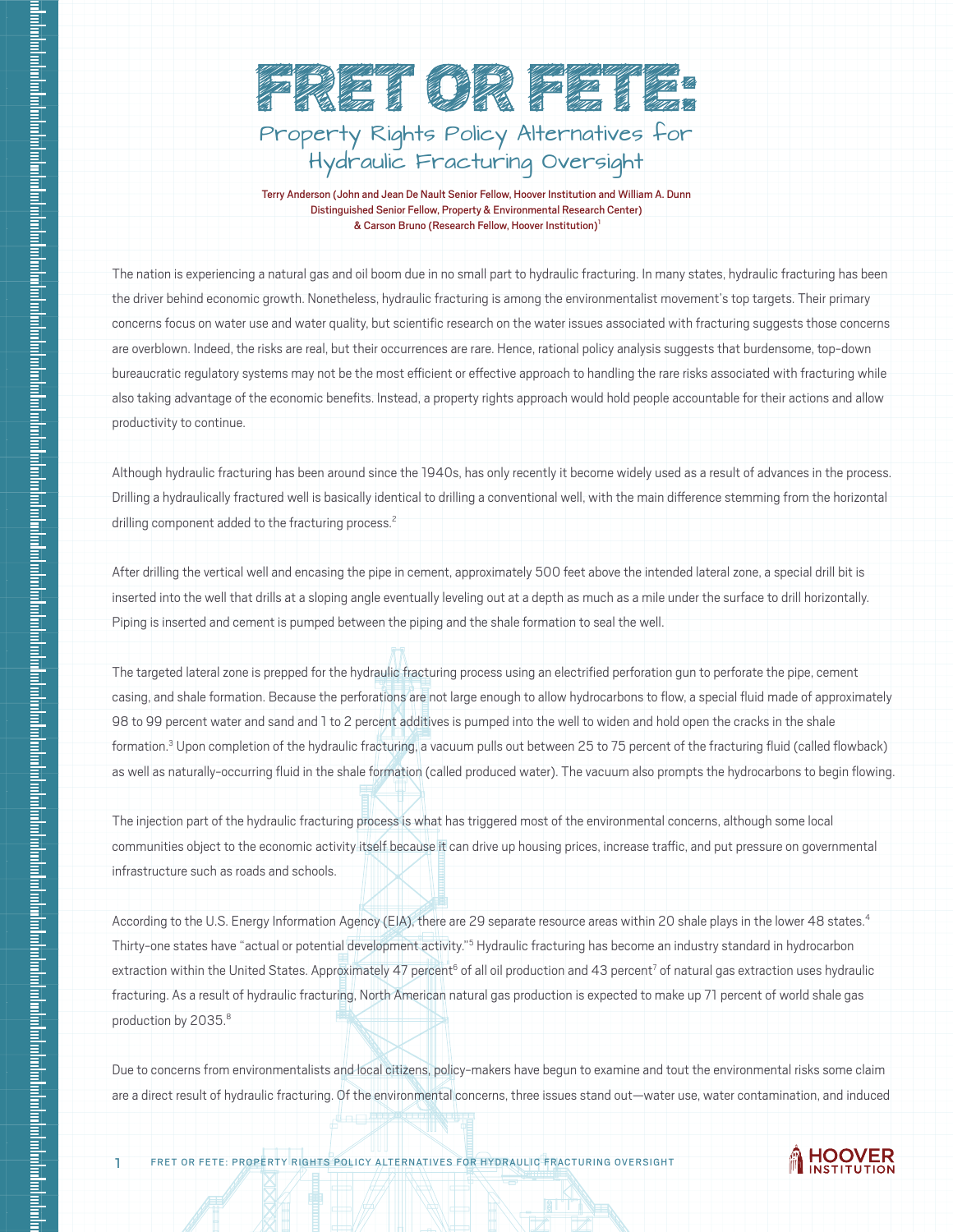seismic activity. Research shows that the risks associated with these concerns are real; however, it also shows they are smaller than opponents suggest.

Because hydraulic fracturing uses approximately two to five million gallons of water per well, a portion of which stays underground, many say the process will deplete water supplies.<sup>9</sup> It is true that 47 percent of the water used for hydraulic fracturing occurs in areas deemed "high or extremely high water stress"<sup>10</sup> zones, but hydraulic fracturing water use needs to be put in perspective.<sup>11</sup> New York City consumes five million gallons of water in just over six minutes; an irrigated golf course uses five million gallons of water in 23 days. Five million gallons of water are needed to produce 64 tons of steel, and 40 American households use five million gallons for annual indoor uses alone. The Susquehanna River Basin Commission concluded that water use in the Marcellus Shale in total "represents a little more than half of the amount currently used consumptively by the recreation sector (golf courses, water parks, ski resorts, etc.)"<sup>12</sup>

Compared to other forms of energy extraction, hydraulic fracturing is quite competitive in terms of water use. On a BTU basis, hydraulically fractured gas consumes 0.6 to 1.8 gallons of water per million BTUs of energy produced compared to 1 to 6 gallons per BTUs of energy produced for coal mining.13

## The solution is to develop well-functioning water markets to ensure water right are fully defined and transferable; price signals would lead to efficient water use."

In addition, burning methane (CH4) produces carbon dioxide and water, thus adding water to the hydrological cycle. Assume that a hydraulic fracturing well uses five million gallons of water, leaves 80 percent underground, and produces 1 billion cubic feet of gas over its 10 year life span. Burning the gas will replace the four million gallons left underground in 6 months and produce 11 million gallons over 10 years. Of course, the "new" water in the hydrological cycle is in a different place and form, e.g. in the atmosphere, but the net hydrological effect is positive.

i<br>!<br>!

Of course, in the arid western states experiencing pressure on the demand for residential, commercial, and agricultural water, adding hydraulic fracturing demands is non-trivial. Balancing these demands, however, need not require banning hydraulic fracturing. The solution is to develop well-functioning water markets—as explained further below—to ensure water rights are fully defined and transferable; price signals would lead to efficient water use.

In addition to water scarcity, there are claims that the hydraulic fracturing process will contaminate groundwater. One alleged source of contamination is the fracturing fluids, but there is little evidence to support this allegation. Indeed, studies from Duke University ("found no evidence for contamination of drinking-water samples with deep saline brines or fracturing fluids.")<sup>14</sup>, University of Texas at Austin ("none of the water well claims involve hydraulic fracturing fluid additives and none of these

constituents has been found by chemical testing of water wells")15, Massachusetts Institute of Technology (MIT) ("there has been concern that these fractures can also penetrate shallow freshwater zones and contaminate them with fracturing fluid, but there is no evidence that this is occurring")<sup>16</sup>, and even the U.S. Environmental Protection Agency ("the Agency has concluded that the injection of hydraulic fracturing fluids into CBM wells poses minimal threat to USDWs") find no evidence of fracturing fluid contamination in water sources.<sup>17</sup>

The other potential source of groundwater contamination is methane leakage, and there is some evidence of methane in water supplies nearby hydraulic fracturing sites. Although the Duke University study found methane levels about 17 times greater than expected, the University

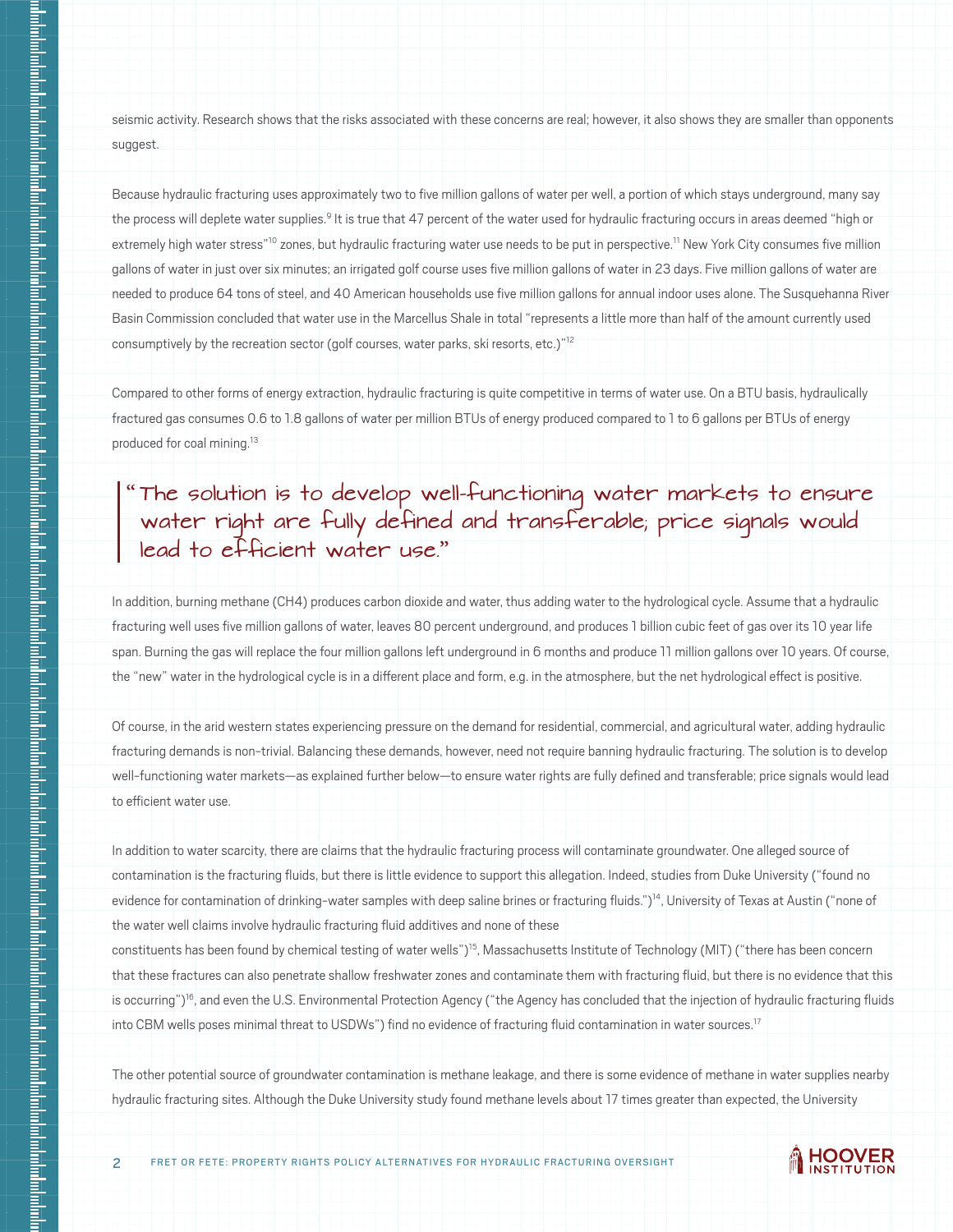of Texas at Austin report suggests that the higher methane levels may not be due to hydraulic fracturing, but are naturally occurring in the water sources. Others have questioned the Duke University report's methodology highlighting that the regions they tested are known to have naturally-occurring methane in the water, that they did not randomly sample test zones, and that they did not conduct pre-and-post fracturing tests.<sup>18</sup> The MIT report concludes that even if methane contamination from hydraulic fracturing is occurring, it is because of poor well design and preparation, both of which can be and are easily remedied. Again, while there is a risk of methane contamination—and it is not even clear whether methane contamination would actually affect one's health—the issue can be resolved by properly instilling market risk assessment, i.e. increasing the price of risky behavior relative to thoughtful risk control.<sup>19</sup>

Finally, there is concern that hydraulic fracturing will induce seismic activity. Initially, many fault the actual fracturing process for induced earthquakes, but if there is a seismic threat, it results from the disposal of flowback and produced water.<sup>20</sup> If improperly disposed of, this water can lubricate subterranean rock formations, causing them to shift.

Even if slippage can theoretically cause earthquakes, the likelihood that they would be significant is trivial. Research conducted by Arthur McGarr of the U.S. Geological Survey (USGS) shows that the magnitude of an earthquake has a proportional relationship to the volume of fluid disposed.<sup>21</sup> Roughly 10,000 cubic meters of fluid could yield a maximum magnitude of 3.3, increasing by approximately 0.4 with each doubling of the fluid. His calculations aim to find the maximum magnitude; as McGarr notes, "the earthquakes may end up being much smaller, but you want to be prepared for the worst-case scenario." By McGarr's calculations, five million gallons of water would generate, at most, a 3.7 magnitude earthquake—and even this might be overstating the magnitude as not all of the five million gallons of water returns to the surface.

According to the USGS, such an earthquake would be "felt only by a person at rest...especially on upper floors of buildings.<sup>22</sup> Many people [would] not recognize it as an earthquake. Standing motor cars may rock slightly...similar to the passing of a truck." Michigan Technological University classifies a 3.7 magnitude as a minor earthquake and estimates that approximately 30,000 of this magnitude occur naturally every year.<sup>23</sup> Again, while a risk, draconian measures like bans or moratoria are unnecessary given the minimal intensity. Efficient market risk control would be able to prevent improper water disposal mitigating such concerns.

Whatever the risks of hydraulic fracturing, they must be weighed against the benefits. When the Great Recession hit the United States and doubled unemployment rates, one unlikely state—North Dakota—largely escaped the downturn. North Dakota's unemployment rate jumped from 3 percent to just over 4 percent between December 2007 and June 2009. The main reason for North Dakota's resilience was the state's oil and gas production, which grew steadily during this period.<sup>24</sup> In December 2007, average daily oil and gas production was 136,021 barrels. By June 2009, the average daily production jumped 58 percent to 215,073 barrels. Behind this explosion of oil and gas production was (and continues to be) the hydraulic fracturing of the Bakken shale play.

And the benefits are not confined to North Dakota. Based on a study by IHS Global, an international information company, in 2012, hydraulic fracturing direct, indirect, or induced employment topped 1.75 million. By 2035, they project the industry will support (either directly, indirectly, or induced) almost double what it currently does—3.5 million jobs. Naturally the vast majority—73 percent—of the employment is in producing states, but even without any possible production, the other states still reap 27 percent of the employment gains. Additionally, in 2012, hydraulic fracturing activity added \$238 billion to the national economy, projected to grow to \$475 billion by 2035. And without raising any tax rates or instituting new taxes, state government revenue will increase from an annual level of \$63 billion in 2012 to over \$125 billion in 2035.25

Good environmental risk analysis asks several questions. What (if any) is the environmental problem? How does it compare to the problems

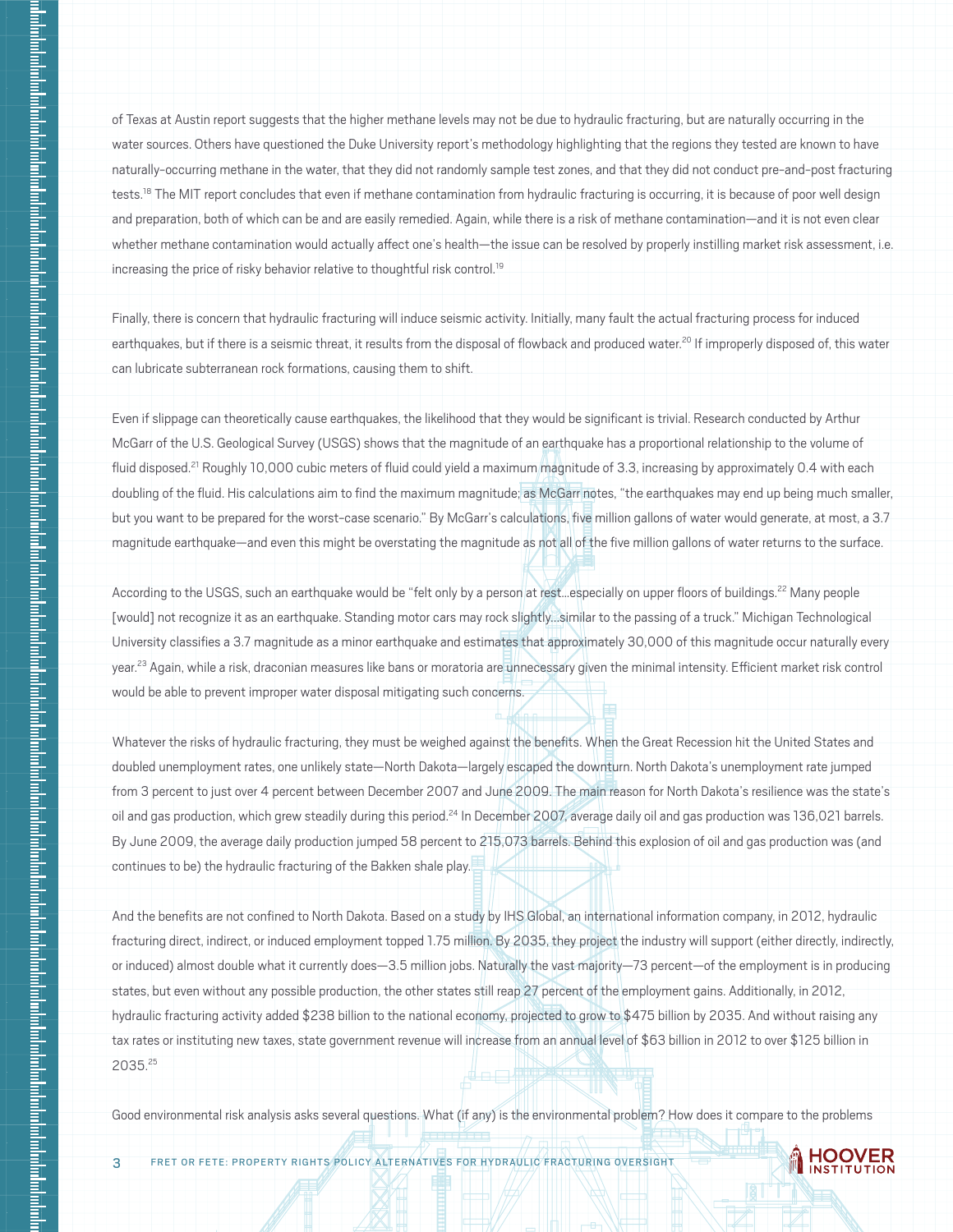arising from alternative means of energy production? And how can the risks be mitigated? All forms of energy resource extraction and production, even so-called green energy, have its risks. For instance, a giant solar power plant in California uses 350,000 mirrors to focus the sun's heat on boilers atop a tower to create air temperatures of 1,000 degrees Fahrenheit. During the testing phase, workers found dozens of dead birds, from peregrine falcons to sparrows, scattered around the site.<sup>26</sup>

## Obviously hydraulic fracturing has risks, but they are rare and even though rare risks need to be addresses, they do not require oppressive regulation or production moratoria.

Obviously hydraulic fracturing has risks, but they are rare and even though rare risks need to be addressed, they do not require oppressive regulation or production moratoria. Unfortunately, rare risks have been sufficient to generate rather draconian solutions including moratoria or total bans on fracturing. Bans or moratoria zealously eliminate all the benefits of cleaner, cheaper energy in an effort to remove all perceived risks. It requires balancing the risks against the benefits and getting the incentives right so that those making decisions are accountable.

The good news is that many policymakers recognize the net benefits of hydraulic fracturing and therefore have limited moratoria and bans. Of the 31 states that have actual or potential fracturing production, 58 percent (18 states) have no local or statewide bans or moratoria. Only Vermont, New York, North Carolina, and Maryland have effective statewide bans or moratoria on the process. Eight states without statewide bans or moratoria allow localities to impose such draconian measures, however.<sup>27</sup> Not surprisingly, Robert Cheren, an associate at the international law firm Squire Sanders, theorizes that the localities more likely to impose bans or moratoria are those that will benefit little to none from hydraulic fracturing.<sup>28</sup> Hence many of the bans or moratoria have little real impact on energy production, other than to fuel hysteria.

The preferred alternative for risk mitigation in most states has been comprehensive start-to-finish bureaucratic regulation. Using a variety of tools, such as permitting, disclosure, and production requirements, states are regulating everything from well selection to dust control to waste disposal to local infrastructure impacts. Penalties for non-compliance range from fines to well forfeiture. Almost all regulatory authority rests with state agencies as, for the most part, federal laws and agency decisions have limited their overview. However, the EPA is currently conducting a wide examination of the process to determine its environmental effects.

Downsides to this approach are two-fold. First, the process is very burdensome, complex, and expensive—for both the government agency doing the regulating and the company being regulated. Regulation, at its very nature, imposes costs—largely stemming from compliance—which are then passed along to consumers.

Secondly, watching regulations get made is like watching a butcher make sausage; it's not pretty.

As public choice theory suggests, regulation is not without its faults or problems. Since regulatory bureaucracies are not influenced by normal market-price mechanisms, which private industries use to guide behavior and decision-making, they, instead, rely on regulatory goals or missions, which at times can be vague. Similarly, due to a lack of clear oversight, these agencies are easily captured by a wide array of special interests.<sup>29</sup> For hydraulic fracturing, for example, the regulatory agency could as easily be captured by environmentalist groups as they could by oil and gas companies. This capture, then, could lead to inefficient regulatory decisions

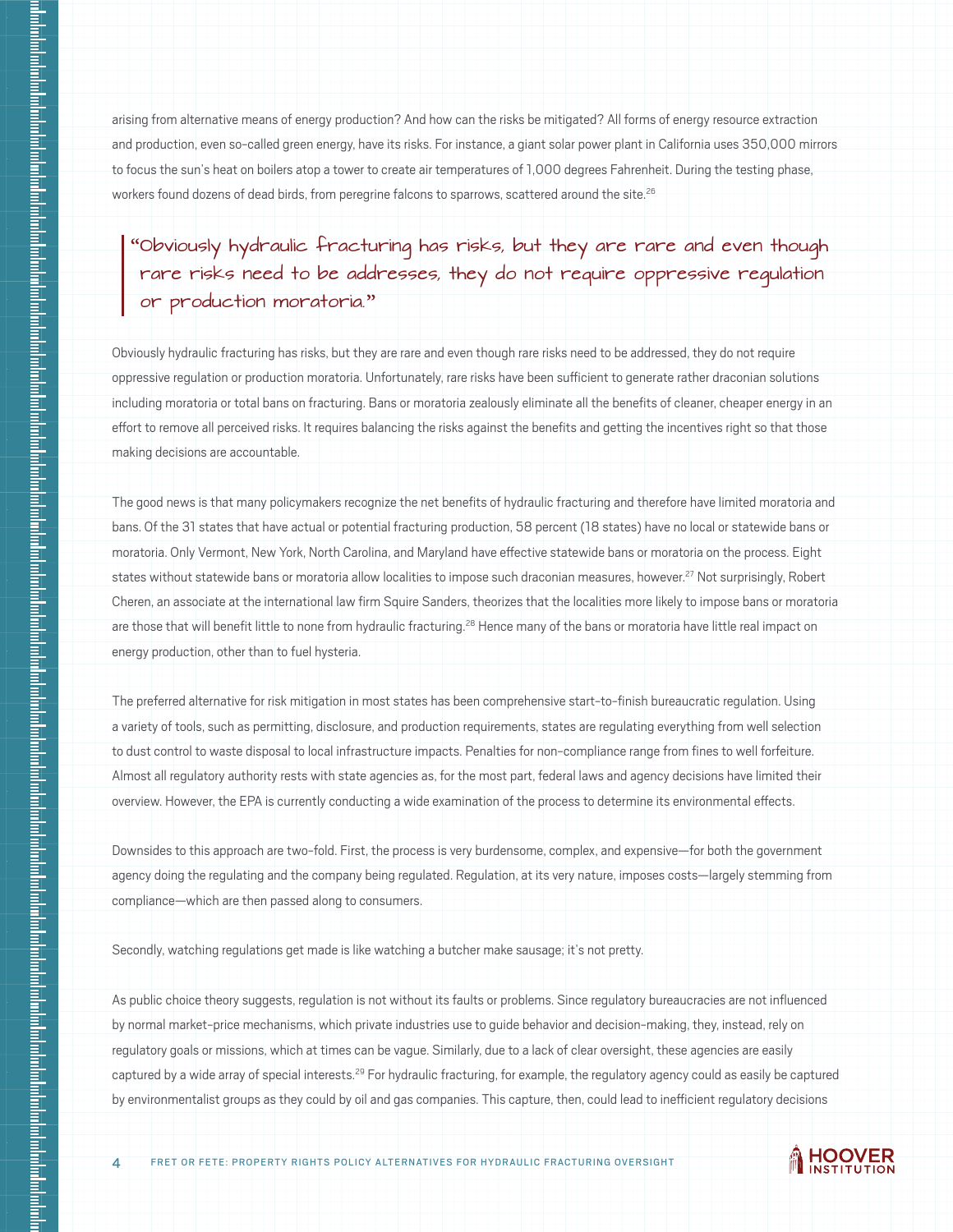that, for example, overemphasize the costs while disregarding the benefits and without proper market-mechanisms to guide decisions, the impact of this inefficiency would go unnoticed for some time.

Behind regulations to mitigate risk are special interests, such as existing oil and gas extraction companies, large and small, who want the regulatory bar set higher for new entrants into the marketplace. Regulatory barriers to entry create an implicit subsidy to existing companies who can capture the regulatory agencies, and generate income for lawyers who litigate regulations and violations thereof.30

Moreover, if companies carefully follow regulatory requirements, they are seldom held liable if something does go wrong, standing behind the argument that they did what they were told. And when fines are imposed, they generally are paid to the government, not the people who have been harmed.

However, certain market mechanisms, largely already in existence in other sectors, can work to mitigate the real but rare risks associated with hydraulic fracturing while taking advantage of the process' benefits, all the while not imposing the unintended consequences of bureaucratic regulation. Secure property rights and strict accountability are crucial to any manufacturing process, and hydraulic fracturing is no exception. For instance, if hydraulic fracturing does contaminate neighboring wells, companies should be held accountable.

Of course, this requires proving causality, which is not always easy, especially when the fracturing boom has created many independent potential contaminant sources and many different potential recipients of the contaminants. One way of ensuring accountability is to add radioisotopes to fluids. Just as barbed wire and branding evolved on the western frontier to better define property rights to land and cattle<sup>31</sup>, new scientific advancements with isotopic tracers are making is it possible to assign a fingerprint to fracturing well water, thus allowing identification and traceability. Commonly used by the Lawrence Livermore National Laboratory to "to learn about groundwater sources, ages, travel, times, and flow paths and to determine the path and extent of contaminant movement in the water,"<sup>32</sup> by assigning a particular isotope to water used in each well, regulators and harmed third parties could identify what water came from which well and hence hold well owners accountable for any damage they might cause.

Ensuring causality leads to two important realities: 1) if damages are incurred, investigators can accurately attach blame to the responsible parties ensuring proper recourse and thus, 2) if operators know they will be held liable for their actions, they have more incentive to prevent such behavior in the first place.

As previously mentioned, 47 percent of the water used for hydraulic fracturing occurs in areas deemed "high or extremely high water stress" zones. The common inference from this statistic is that we are running out of water, but a more appropriate inference is that we are running out of cheap water. Many of the inputs to fracturing—from laborers to the apartments they live in—are scarce. As a result, prices of those inputs rise, inducing producers to use less of them and suppliers to make them more available.

That same process would result if we encouraged tapping water markets.<sup>33</sup> Especially in the western states where the prior appropriation system allocates water rights on a first-in time, first-in right basis, the essentials are there for water markets. If hydraulic fracturing companies must buy their water from farmers, municipalities, or even government agencies at market prices, they will have an incentive to conserve on water use. Indeed, even without high market clearing prices, well drillers who pay something for their water are finding ways to reduce water use and to reclaim from waste water. With water markets, the price of

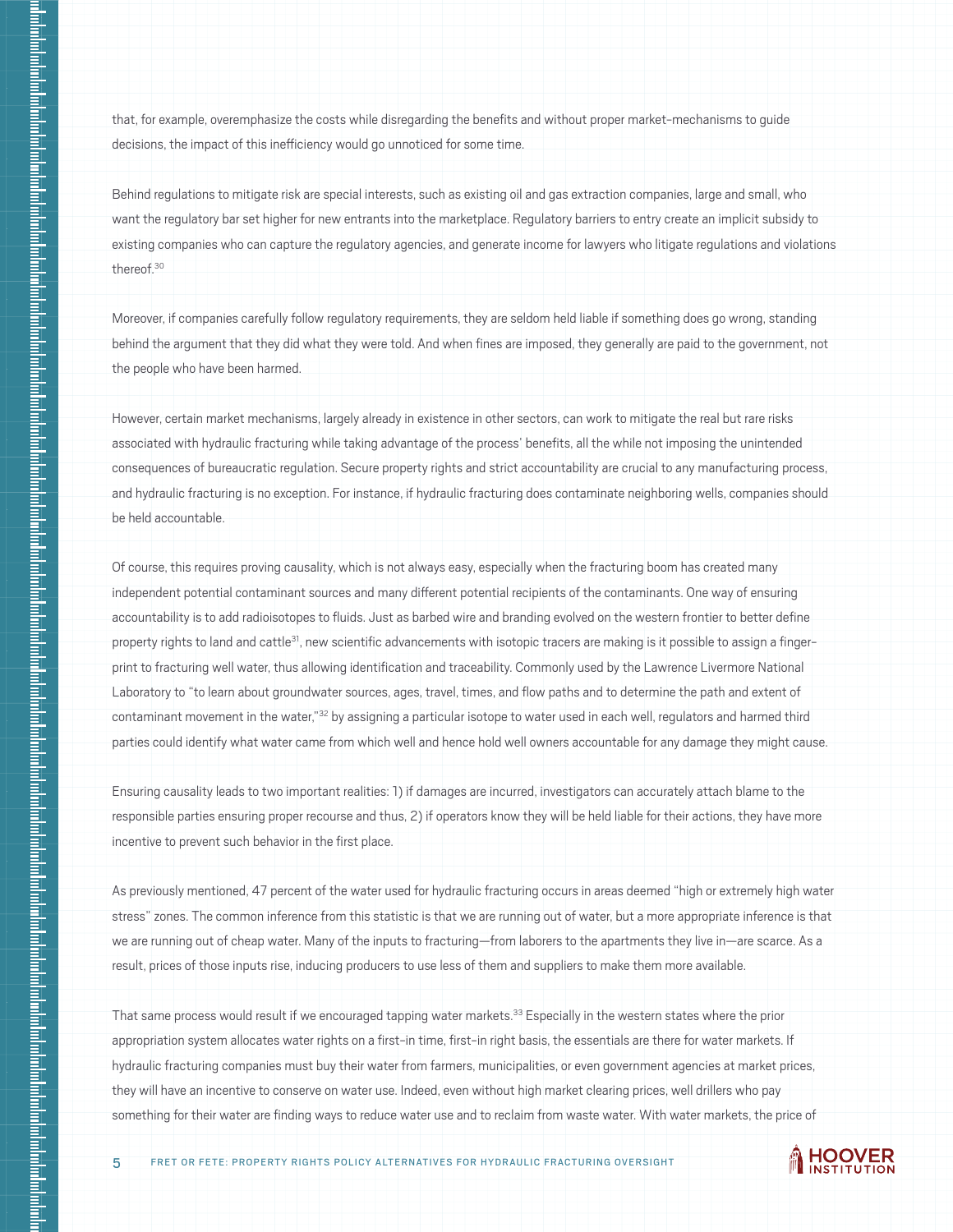water will reflect its scarcity and give drillers an incentive to reduce water use. For example, it currently costs between 10 and 14 cents per gallon to deliver fresh water to a hydraulic fracturing well in the Bakken, making the total water cost per well \$400,000. Companies can sharply reduce the cost of water by removing chemicals and rock debris from the flowback or produced water and recycling it for use in other wells. They are also are searching for ways to fracture using propane gel and compressed air.<sup>34</sup>

Although water markets can encourage conservation of water use, they do not necessarily deal with problems of water contamination or induced seismic activity. For these concerns, other property rights approaches, such as bonding and insurance, self-regulation, and "corporate" verification/certification, would punish risky behavior and encourage more efficient, thoughtful risk assessment. Surety bonding, insurance, or some combination of the two would promote best practices by making risky behavior prohibitively expensive. Shifting risk to a fiducially-responsible third-party creates a strong incentive to mandate good behavior (or at least, make risky behavior expensive). The insurance company would set common standards at a point where their expected policy payout would not exceed their expected premiums (or in the case of surety bonding, they would set the interest rate at a level where payout would not exceed interest payments). Since the cost of cleaning up contaminated water or the wreckage of an earthquake could be expensive, these insurance or surety bonding companies would either set their premiums or interest rates at levels high enough to cover the risks or to impose strict operating standards to make coverage affordable and manageable. The insurance or surety bonding company would then assume the regulatory role. If necessary, extraction companies could be compelled to have insurance or be bonded prior to drilling (similar to the requirement that drivers have auto insurance).

## Other property rights approaches, such as bonding and insurance, selfregulation, and 'corporate' verification/certification, would punish risky behavior and encourage more efficient, thoughtful risk assessment."

ntahah kalentahan dengan kalentahan dengan hari dalah dalah dari dalah dalah dari dah dah dah dah dah dah dah d

Another alternative is self-regulation, which as Peter DeMarzo, Michael Fishman, Kathleen Hagerty<sup>35</sup> and Louis Stern<sup>36</sup> discover in two separate studies, functions best when the threat of government regulation is strong, thus incentivizing the industry to exert more pressure on bad actors to ensure consistent best practices. It is also more successful when the risky actions of one actor have a massively detrimental effect on the rest of the industry.

An example of successful self-regulation is the nuclear power industry's Institute of Nuclear Power Operation (INPO). Established after the 1979 Three Mile Island incident, the INPO sets "performance objectives, criteria, and guidelines for the nuclear power industry," regularly inspects nuclear power plants, and assists plants in improving operation performance. In summation, the INPO evaluates power plants, trains and accredits inspectors and plant operators, provides industry wide analysis and information exchanges, and assists plants.<sup>37</sup> In many ways, the INPO serves as an internal watchdog handling many of the normal regulatory roles. Of course, the Nuclear Regulatory Commission (NRC) does have federal regulatory authority over nuclear power plants, but it sometimes decides not to replicate reviews the INPO first handles.<sup>38</sup>

If the hydraulic fracturing industry were to follow the INPO model, it should do so before an incident triggers a heavier hand from regulators as in the case of the Three Mile Island incident. The proactive formation of an industry-wide self-regulating entity could work with state and federal regulatory agencies to create best practices across the country, limit moral hazard, and improve the industr y's public perception. Such incentives would be backed with the threat of greater government regulation. Strong interindustry pressure would ensure that all fracturing operators engage and cooperate with the self-regulatory agency.

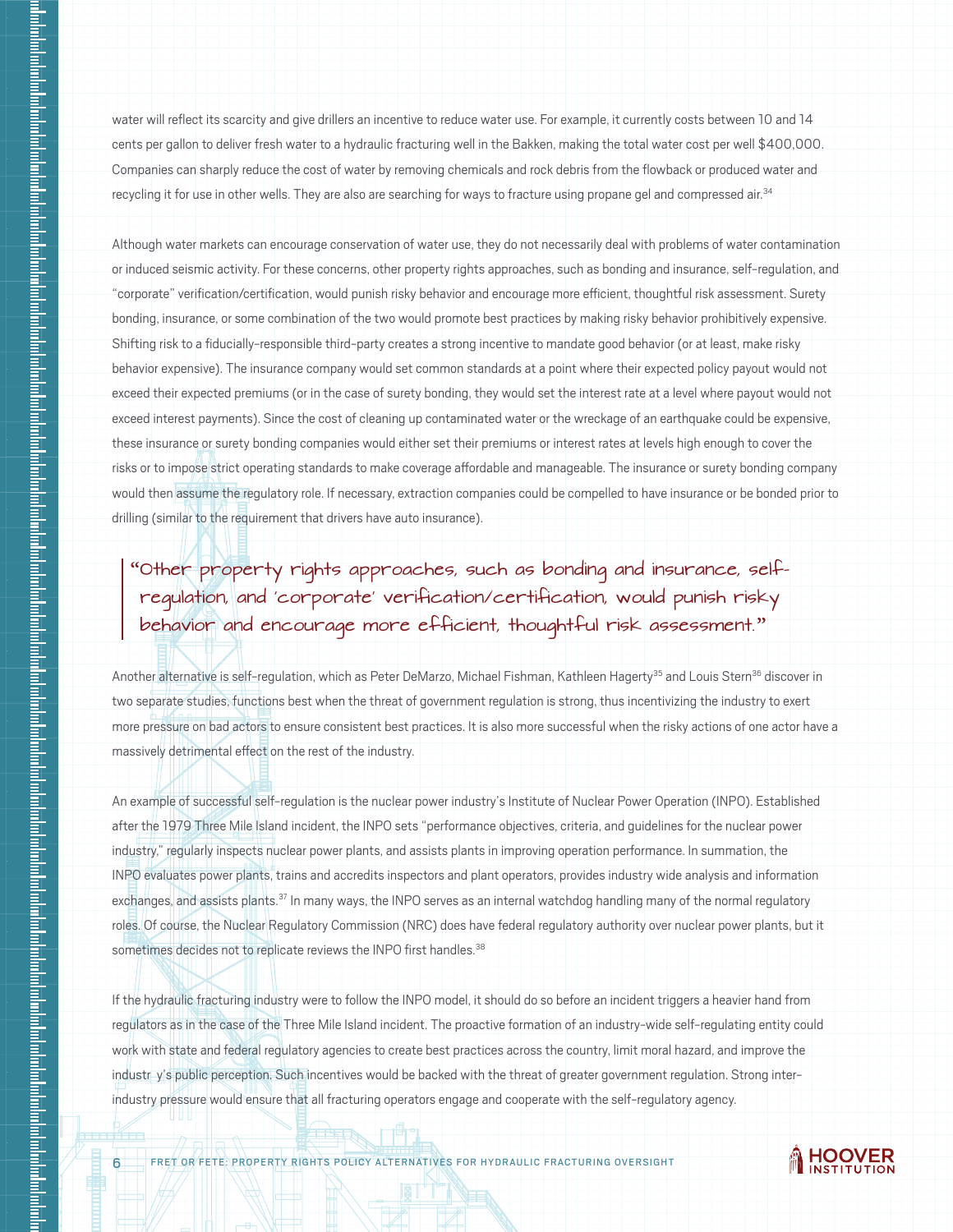A third alternative, which could work hand-in-hand with self-regulation, is the creation of a for-profit company that serves as a verification and certification entity. Fracturing well operators could contract with this company to verify that their wells meet certain standards. Underwriters Laboratories, Inc. (UL) provides a model for this approach, mostly for electronics and other consumer products. One of its major business divisions already deals with environmental sustainability. Since a company would be concerned both about its bottom-line and its reputation, there would be incentives to promote and ensure stringent best practices. Market pressures could increase the demand for certified and verified oil or gas thereby resulting in hydraulic fracturing operators contracting such a service. As a last resort, government regulators could mandate third-party verification and certification prior to permitting, thus removing such verification and certification from the political process.

Good environmental policy weighs the risks alongside the benefits. Although top-down government regulation overseen by bureaucracies has been the norm in the hydraulic fracturing revolution, it has not been effective in weighing the risks and benefits when the risks are rare but real and the benefits are clearly great. Using market mechanisms, including liability for damages, would align incentives for well owners and operators to account for potential risks and hold them more directly accountable to victims of incidents associated with hydraulic fracturing. This would efficiently and effectively improve on the regulatory process by reducing the costs and complexities of mitigating risks and by eliminating some of the politics that protects those who are at the regulatory table.